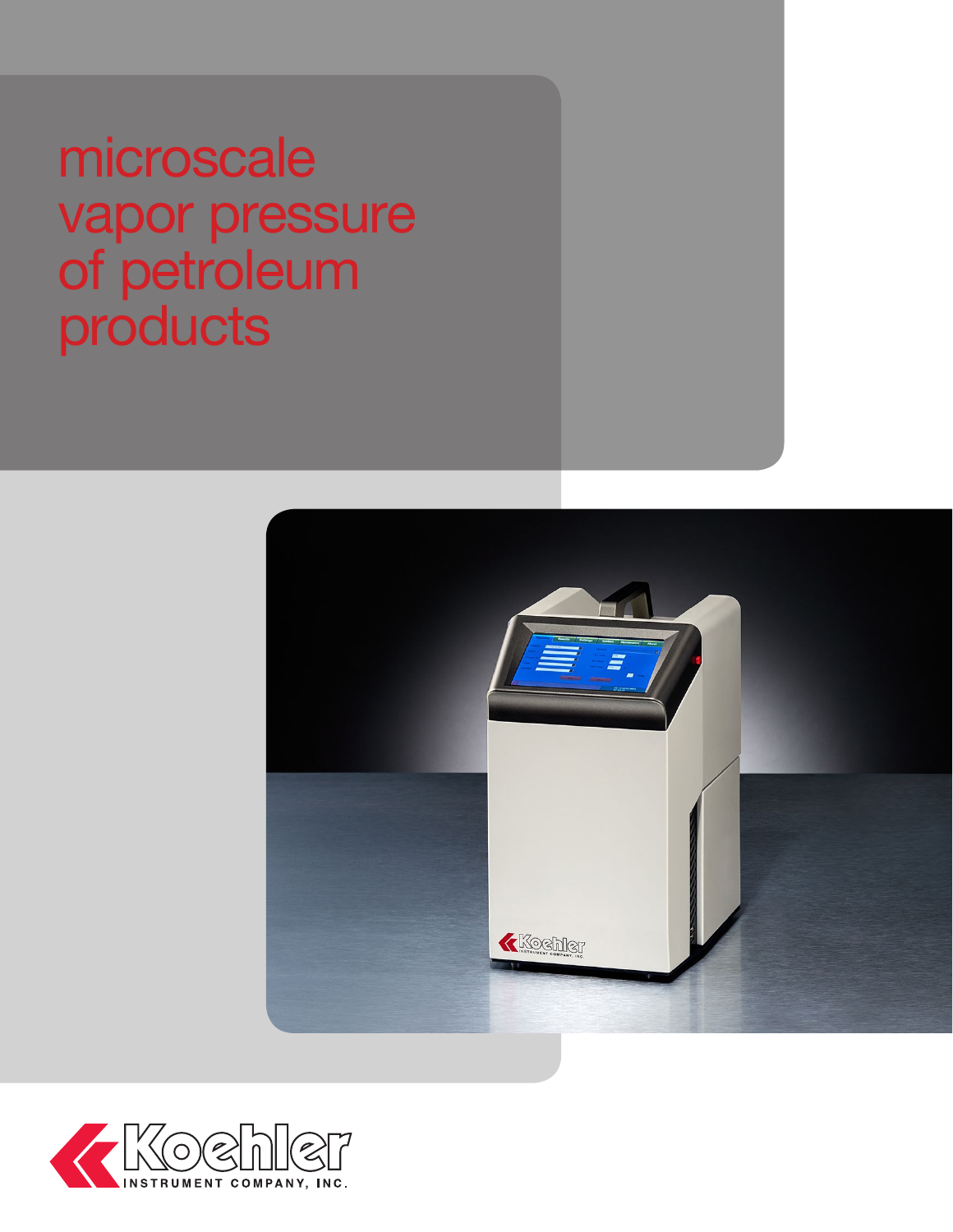# automatic microscale vapor pressure analyzer

The design of vapor pressure determination in the instrument is based on Tripleexpansion principle. Inject the sample of known volume into a temperature controlled measuring room with a piston in it, seal the measuring room, expand the volume of the sample by X times in three steps, measure the total pressure after every expansion step and calculate the dissolved partial pressure of the air and dissolved pressure of air in the sample. And then raise the temperature to a certain value and measure the total pressure at the temperature.

### test method

**ASTM D5191** To determine the total vapor pressure exerted in vacuum by air-containing, volatile, liquid petroleum products, including automotive spark-ignition fuels with or without oxygenates. This test method is suitable for testing samples with boiling points above 0 °C (32 °F) that exert a vapor pressure between 7 kPa and 130 kPa (1.0 psi and 18.6 psi) at 37.8 °C (100 °F) at a vapor-to-liquid ratio of 4:1. Measurements are made on liquid sample sizes in the range from 1 mL to 10 mL. No account is made for dissolved water in the sample.

**ASTM D6378** To determine the vapor pressure exerted in vacuum by volatile, liquid petroleum products, hydrocarbons, and hydrocarbon-oxygenate mixtures. This test method is suitable for testing samples with boiling points above 0°C (32°F) that exert a vapor pressure between 7 and 150 kPa (1.0 and 21 psi) at 37.8°C (100°F) at a vapor-to-liquid ratio of 4:1. The liquid sample volume size required for analysis is dependent upon the vapor-to-liquid ratio chosen and the measuring chamber volume capacity of the instrument.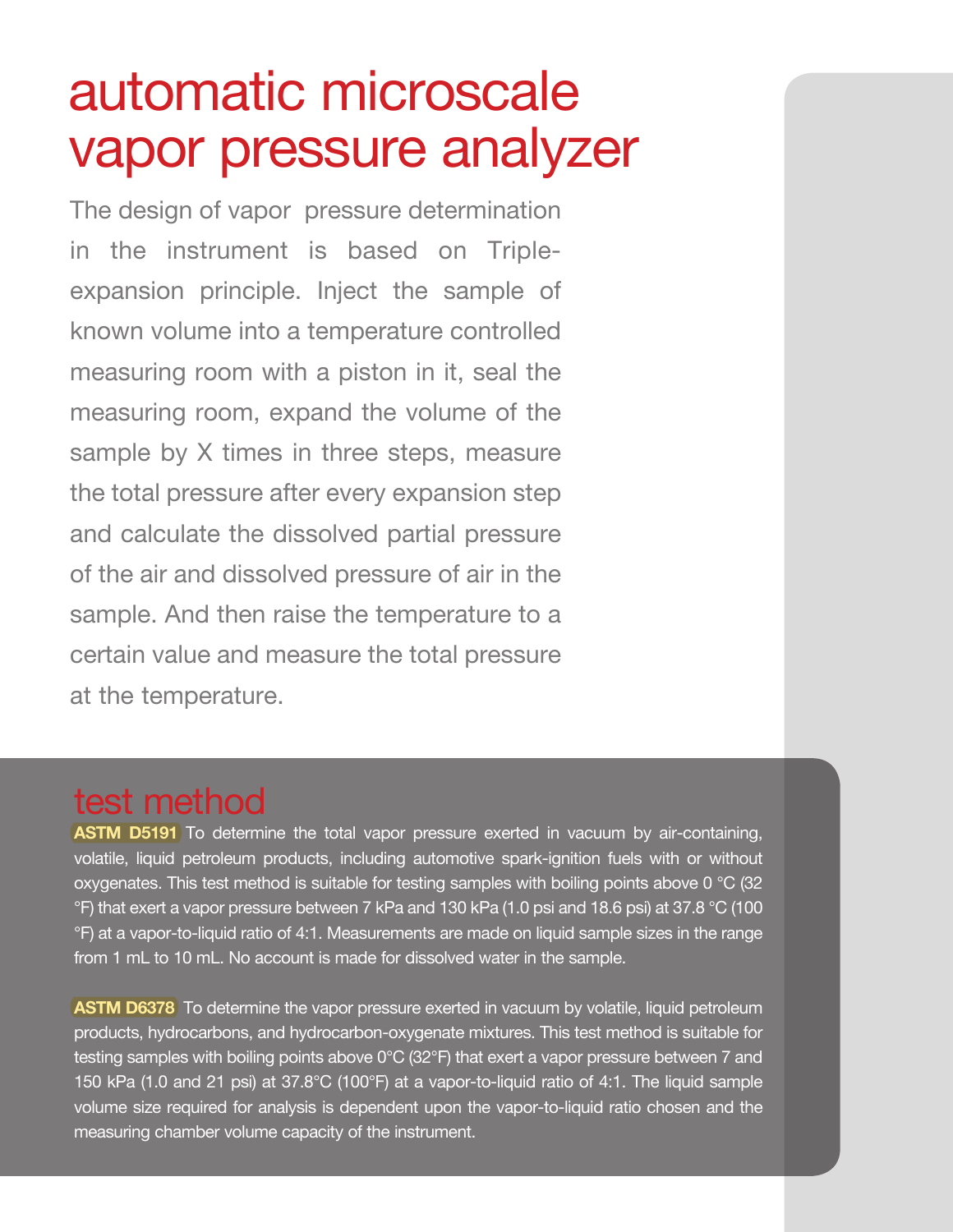### key features

#### **Fully Automatic**

• Measuring method is selected and the corresponding result will appear on the screen upon completion

#### **Small Sample Size**

- Required amount of sample for test is 1mL
- 2.5mL of sample is needed for each rinse to avoid contamination (3x rinse per cycle)

#### **Industrial Touch Screen User Interface**

• 7-inch Color Touch Screen is built-in

#### **USB & Network Connections**

- RS232 interface for connection to Thermal Printer
- USB interface for connection with mouse or storage device
- Internet (Ethernet) Line

### software capabilities

- Standard test method are preprogrammed or user-defined test programs can be created.
- Results will automatically appear on the screen after completion of the test.
- Ability measure multiple temperature points in steps as low as 0.1°C and up to 100 points.
- Built-in storage of up to 1,000 test results.